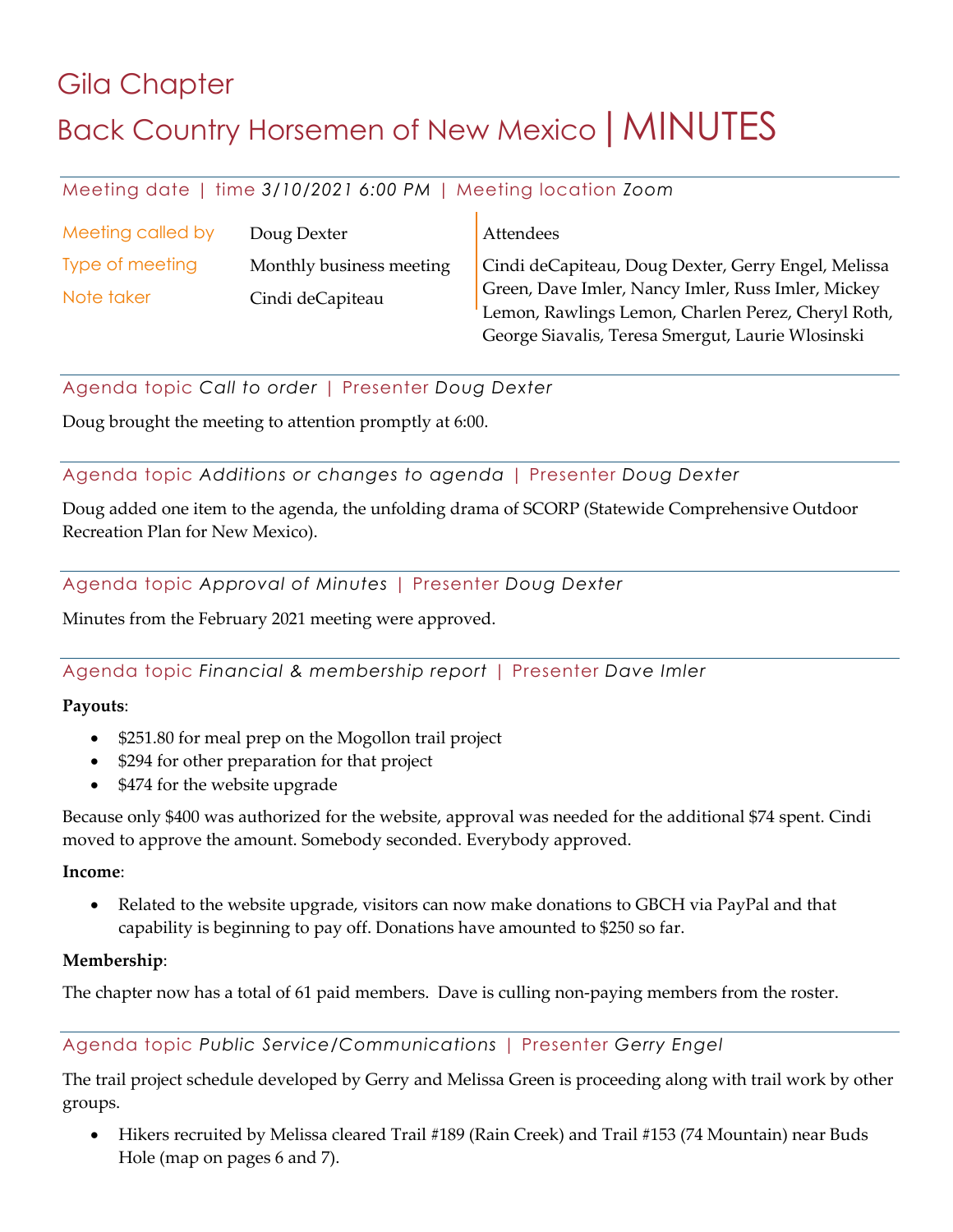- The USFS trail crew worked on part of Trail #153 (74 Mountain). The Gila Chapter cleared another 3-4 miles up to Trails Canyon, which was last cleared in 2009 (map on pages 6 and 7).
- The Mimbres River project was cancelled because of weather.
- GBCH worked with a crew from Americorps (https://americorps.gov/) on the Military Trail (map on page 78.

The contract arrangement with Melissa Green (as authorized at the February meeting) is working out well and the chapter is getting a lot of work done. Nevertheless, Gerry says we could definitely use more horse people. Recruit if you know anybody who wants to ride in the Gila and who's thrilled to do trail work.

## Agenda topic *GCSAR Activity* | Presenter *Russ Imler*

The Grant County Search and Rescue outfit undertook a late-evening last night. A group of mature hikers was trying to visit ruins south of a Gallinas campground. GCSAR got out there, located the distressed trekkers and spent the day rehydrating and helping them out of the area.

GCSAR has worked one mission so far, but rescue activity is ramping up throughout the state.

### Agenda topic *BCHNM Updates* | Presenter *Mickey Lemon, Rawlings Lemon*

**Liability Insurance**. Thanks to Rawlings' persuasive magnetism, the Gila Chapter now has liability insurance under a policy from BCHNM—so chapter members are now covered.

**SCORP**. The Statewide Comprehensive Outdoor Recreation Plan (SCORP) is the result of the federal Land and Water Conservation Fund Act of 1965. That legislation requires each state to develop a SCORP at least every five years and New Mexico is working on its plan now. SCORP is intended to justify state and federal expenditures for outdoor recreation acquisition and development projects. The current effort is a challenge for communities to develop recreational infrastructure and is being worked on by hikers.

The BCHNM lands chairperson believes (naturally enough) that people with interests in equines and trails need to be involved. To that end, New Mexico will hold a town hall meeting via Zoom on March 25 beginning at 5:00 p.m. Doug, Mickey, and Cindi will attend.

Of course, anybody can participate, so you can register here: **https://zoom.us/meeting/register/tJMrfumrqj4qHd1JfGVvE-g1vwcLM4lqKgBP**

## Agenda topic *Highway Cleanup* | Presenter *Doug Dexter*

Last week, Doug and six GBCH members picked up nine bags of trash out on both sides of highway 180 between mile markers 108 and 109. Rawlings came early (because, as Doug confesses, Doug told Rawlings the wrong time of arrival). Since nobody was there when Rawlings arrived, Rawlings left.

The day was windy for the cleanup detail (in March? Go figure!).

The next pickup will probably be in June.

## Agenda topic *USFS update – programs and grants* | Presenter *Gerry Engel*

GBCH trail administrators (by virtue of Melissa Green) have applied for another grant, this one from the National Wilderness Stewardship Alliance and worth about \$5K. These funds can be used both within the Gila region's wilderness areas as well



as the National Forest (unlike the current status of money promised by the Forest Service (USFS).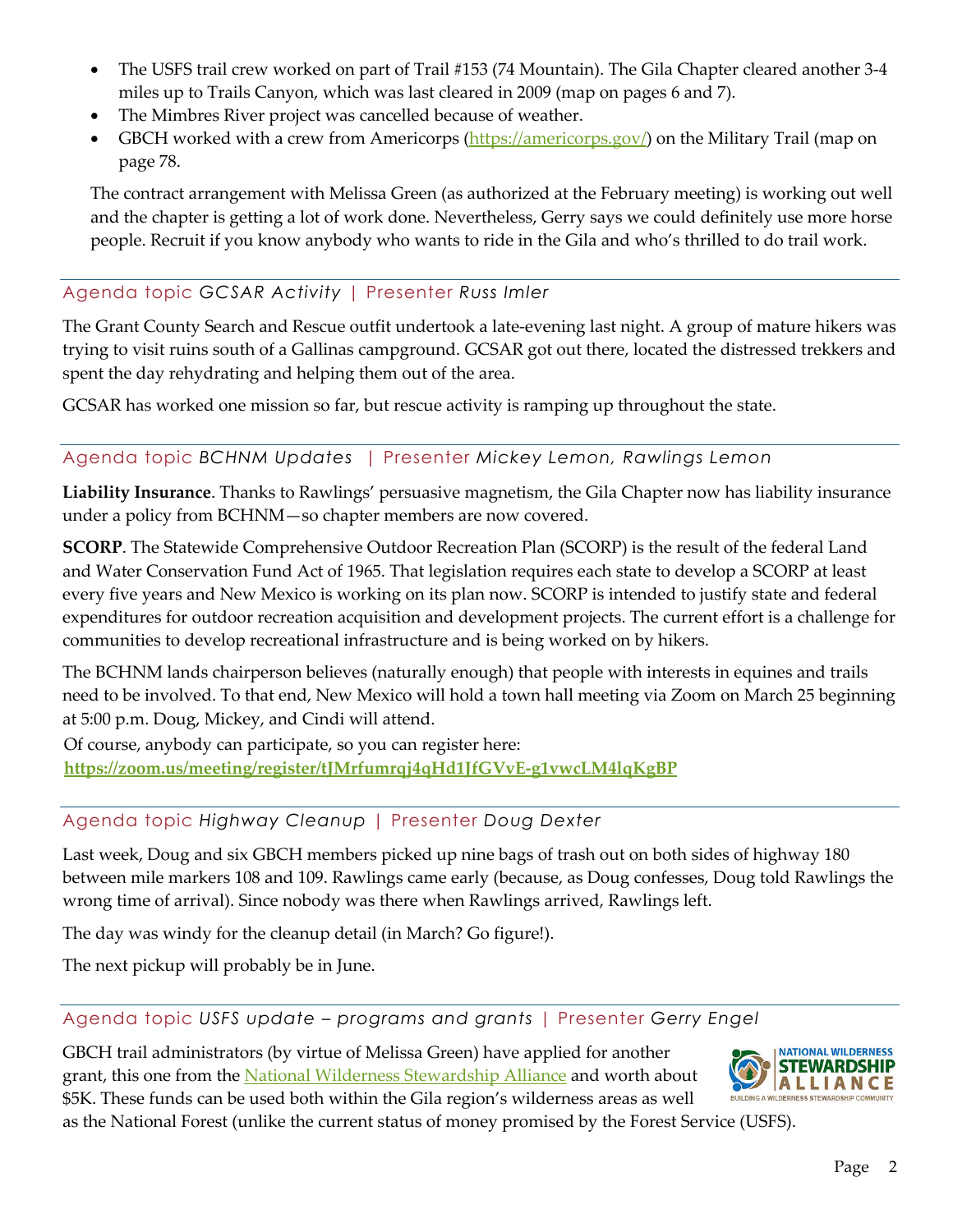

Already awarded, but still in progress is \$50K from the Forest Service (USFS). In the grant agreement, USFS specified that the funds were to be used for trail maintenance only in the Gila Wilderness, so the moolah can't be used elsewhere.

Then there's money that stems from the Great American Outdoors Act, the big bucks from which we hope to have in hand by the first of April.

Also in progress is a grant application to the National Forest





**National Forest** Foundation for \$20K. This complex deal is being managed by the **Foundation** Upper Gila Watershed Alliance, which is handling the application and will handle the future paperwork. For this grant, \$10K of which is targeted for the

Gila Chapter and GBCH will provide matching funds of \$5K (something the GBCH board of directors discussed during a meeting in December 2020).

The grant funds will be allocated as follows: \$10K for salt cedar eradication and \$10K for trails work.

## Agenda topic *501c3 operations & legal Issues* | Presenter *Dave Imler*

**Legal consultation**. Dave discussed with an attorney (Gwendolyn Lacy) about contracting for the services of a trails project coordinator. Dave's questions were answered to his exacting standards for information.

**Grant application funds**. Gerry mentioned that h needs \$75 for a grant application fee. Doug asked if Gerry has moved ahead to pay the fee and should be reimbursed. Dave needs to talk to Gerry about this.

**Liability insurance redux**. Dave initiated a conversation about our confusing sidekick, liability insurance, which the USFS requires us to carry. The liability insurance now in force and provided by BCHNM covers only GBCH members. The *whatabout* question, extensively mulled over by the GBCH board, rose once again to wit, "*How's that affect grants from USFS when people are out there who are not GBCH members?* Gerry responded, "I don't have any idea." Gerry's gut feeling is that USFS will authorize us for the upcoming volunteer agreement, but they haven't communicated how much coverage volunteers must have to qualify. That said, Gerry affirmed that non-GBCH-members who work on projects with us will be covered by the volunteer agreement. When working in the forest, Gerry added, we are agents of the USFS. A complication is that we don't know how much coverage we need or what risks are covered. Gerry expressed concern that the BCHNM policy describes GBCH as a "riding club" and says nothing about doing trail work, so we don't know if there's liability associated with trail work. An additional hiccup is that if a liability inducing incident occurred, would it be clear if the problem was caused by a member or a non-member? Gerry mused that it would be nice to know who at BCHNM talked to the insurance people, so we could find out what they know. Rawlings agreed to look into getting some answers:

- What does the liability insurance cover?
- Whom does it cover?
- Will we need a separate policy to cover non-members?

#### **Action items Person responsible** Talk to Gerry about grant application fee  $D$  Dave/Gerry Find out who at BCHNM can answer our questions and what the answers are. Rawlings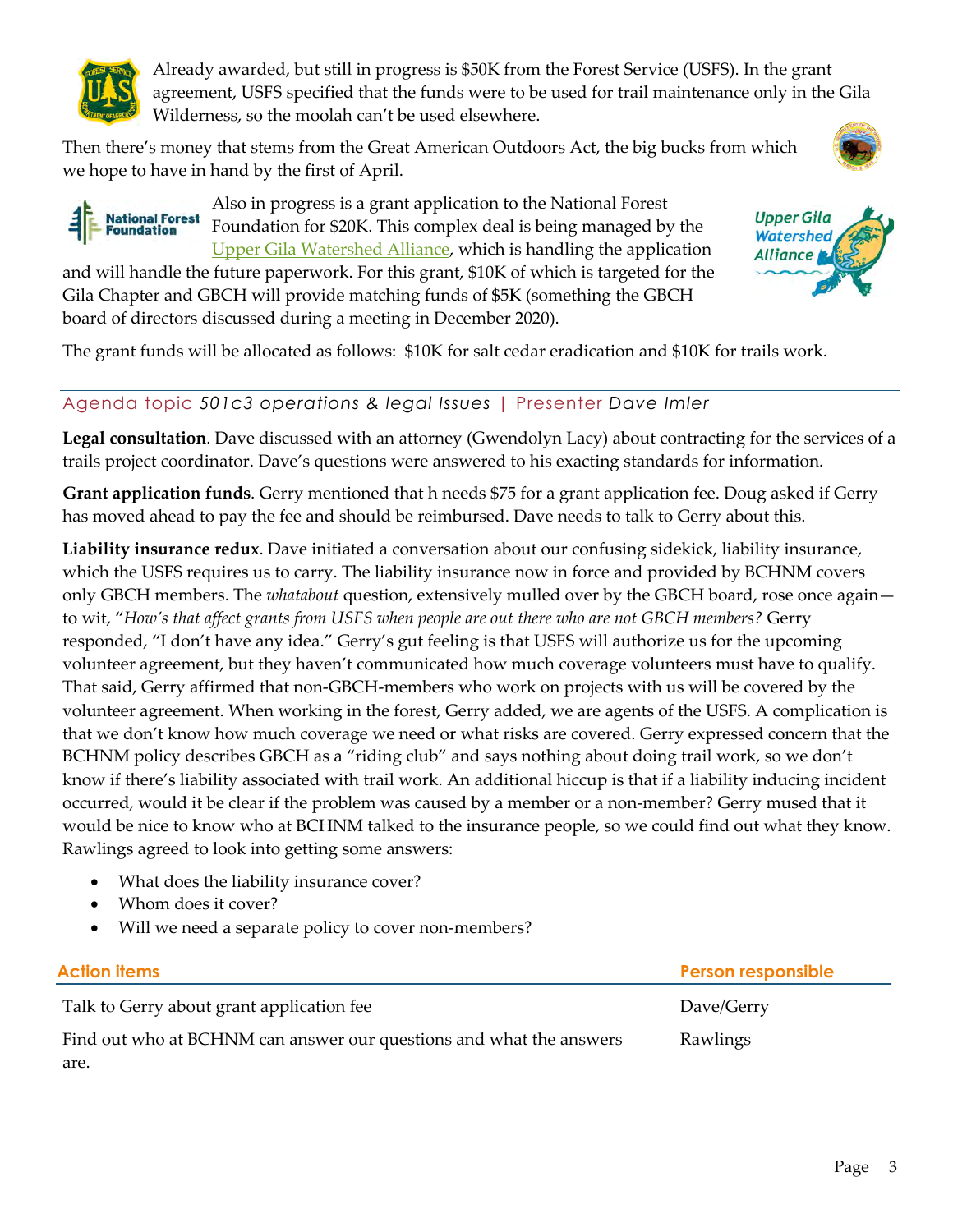## Agenda topic *Website changes and money matters* | Presenter *Melissa Green*

The chapter's new website is getting attention, as shown in this compilation of numbers from the webserver:



Because GBCH is a non-profit, Melissa suggests that our website qualifies for a domain identifier of ".org" on the site's address (e.g., https://www.gilabchnm.**org**). The new webserver offers a free .org, which Melissa can set up as a secondary address. That way, if a potential GBCH site visitor types gilabchnm.org instead of .com, they would still end up at our site. Gerry thought it's a good idea. Doug didn't see a downside, since visitors would automatically be routed to the .com site. Dave expressed that it "Sounds good to me. I don't see any downside." Melissa will do that.

Melissa also reported that the chapter needs to pay \$115 for the year for the website account. She has also purchased a first-aid kit, no-touch thermometer, and a pick to the tune of \$156.13. Melissa requested approval to send an accounting of these expenses to Dave for reimbursement. Gerry moved accordingly and Mickey provided a second. The motion passed.

Finally, until the grant money begins to flow, Melissa requested approval to spend up to \$200 for last minute expenses—so moved by Dave, 2nd by Cheryl, and approved by the gathered Zooming members.

| <b>Action items</b>                             | <b>Person responsible</b> |
|-------------------------------------------------|---------------------------|
| Set up .org secondary address for gilabchnm.com | Melissa Green             |

#### Agenda topic *Announcements and oh-by-the-ways*

**Next meeting**: April 14, 2021, 6:00 p.m.

**Food for trail workers**: Mickey reports receiving a great response for cooking for trail projects. Sixteen people volunteered to prepare meal packets and they're doing a great job. The cooks are GBCH members who don't normally participate on the trail, so their participation in the effort to feed the starving workers is particularly satisfying. Melissa says the food gets rave reviews from hikers and riders. Thank you!

**COVID rules**. Cheryl sought clarification about the current covid rules for interacting in groups. Mickey advised that we're still sending out food in individual packages. Everybody gets an individual package. On each project, one person is assigned to the kitchen and nobody else is allowed there. The kitchen boss hands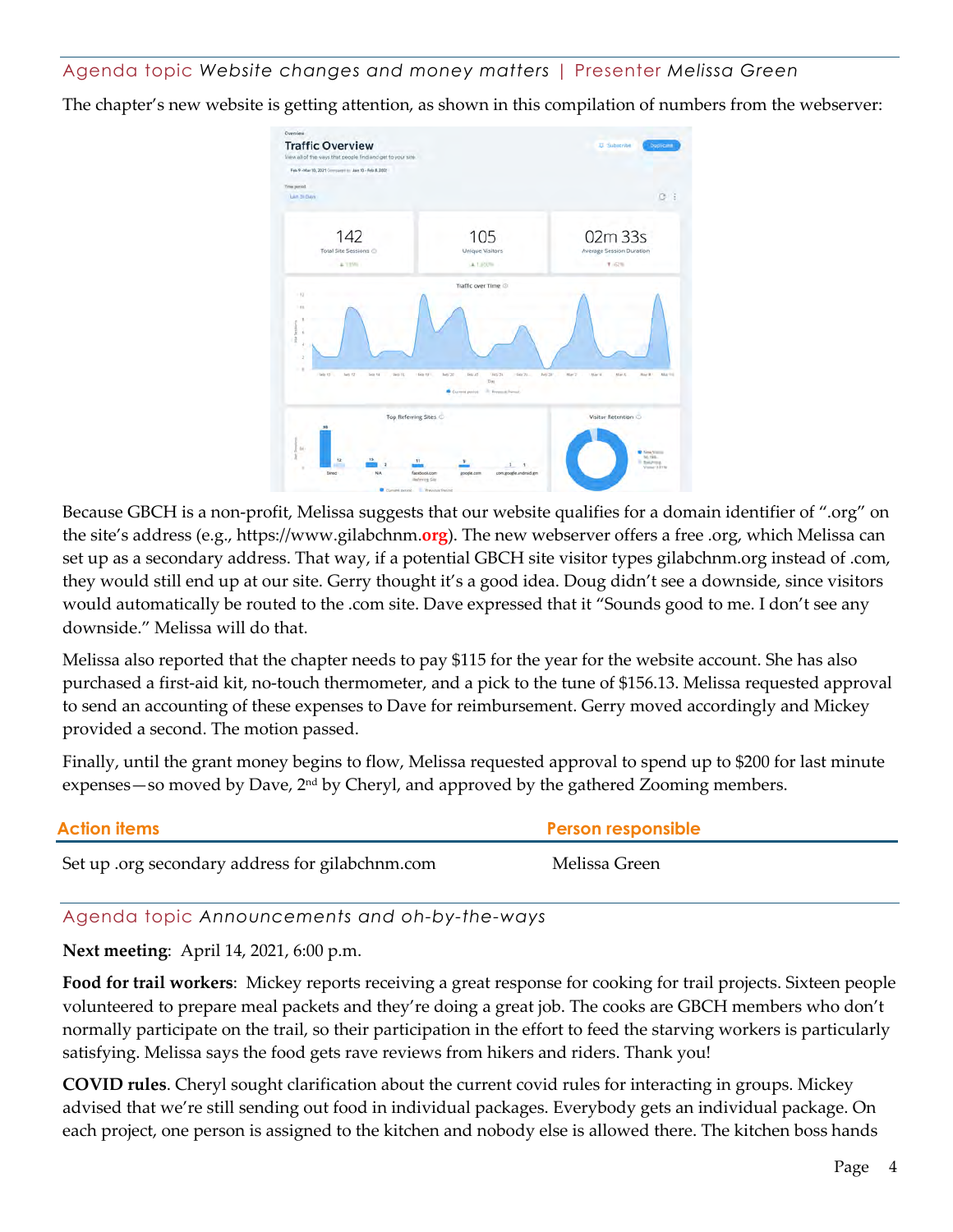out the food to hungry people. Melissa added that masks are required whenever a worker is within six feet of another.

**Kudos for George**. Gerry expressed thanks to George Siavalis for help his help recent Mogollon project. Without George, the workers from the Gila chapter and the non-members recruited by Melissa wouldn't have done as much work as we did.

**Teresa in Oregon**. Teresa Smergut joined the meeting from Oregon. She hopes to be back in New Mexico at some point. Teresa says we do great work.

**A post-COVID gathering**. Doug observed that GBCH members could use a picnic this summer because we're so interactively deprived, what with social distancing and all. Doug will take the lead to organize something to take place at the USFS Gomez Peak pavilion on Little Walnut.

**Fun rides**. Gerry suggested some organized rides would be interesting. Cheryl commented that if riders want to meet at the Dragonfly Trailhead, let her know. Parking for rigs is available at the trailhead, but if space is limited there, riders can park in the Boeing 777-sized driveway at Cheryl's house.

**Aeroplane Mesa**? Cheryl asked about a project idea that's been tossed around for a while—Aeroplane Mesa up in Catron County. Gerry responded that riders will be camping at Willow Creek in conjunction with the Snow Lake project to work along Iron Creek. Hiker workers will address trails around Clayton Mesa and Trotter flats from their own camp. Click here to see Melissa's relevant map.

**What's next**? The trail project season for spring 2021 is scheduled at the end of May. Trail work will slow down starting in June because weather gets hot, but a few projects will occur even in July. To keep apprised of trail projects, visit the GBCH website at https://www.gilabchnm.com/ and click on the "Gila Trails" link at the top of the home page:



**The end**. George Siavalis made a motion to adjourn tonight's meeting. Mickey provided a second. One-byone, the Zoom participants clicked off.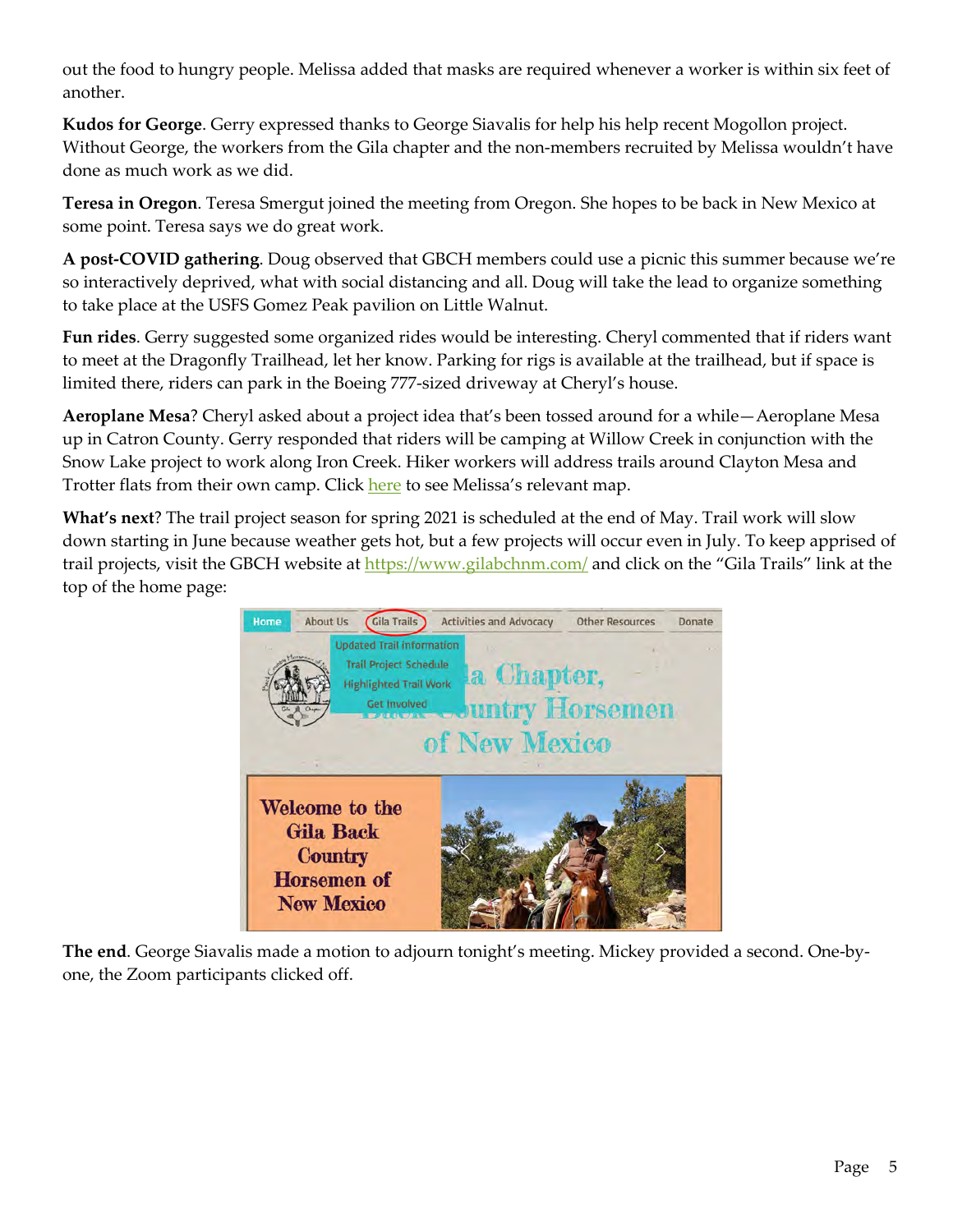## Trail #189 (Rain Creek) and Trail #153 (74 Mountain)

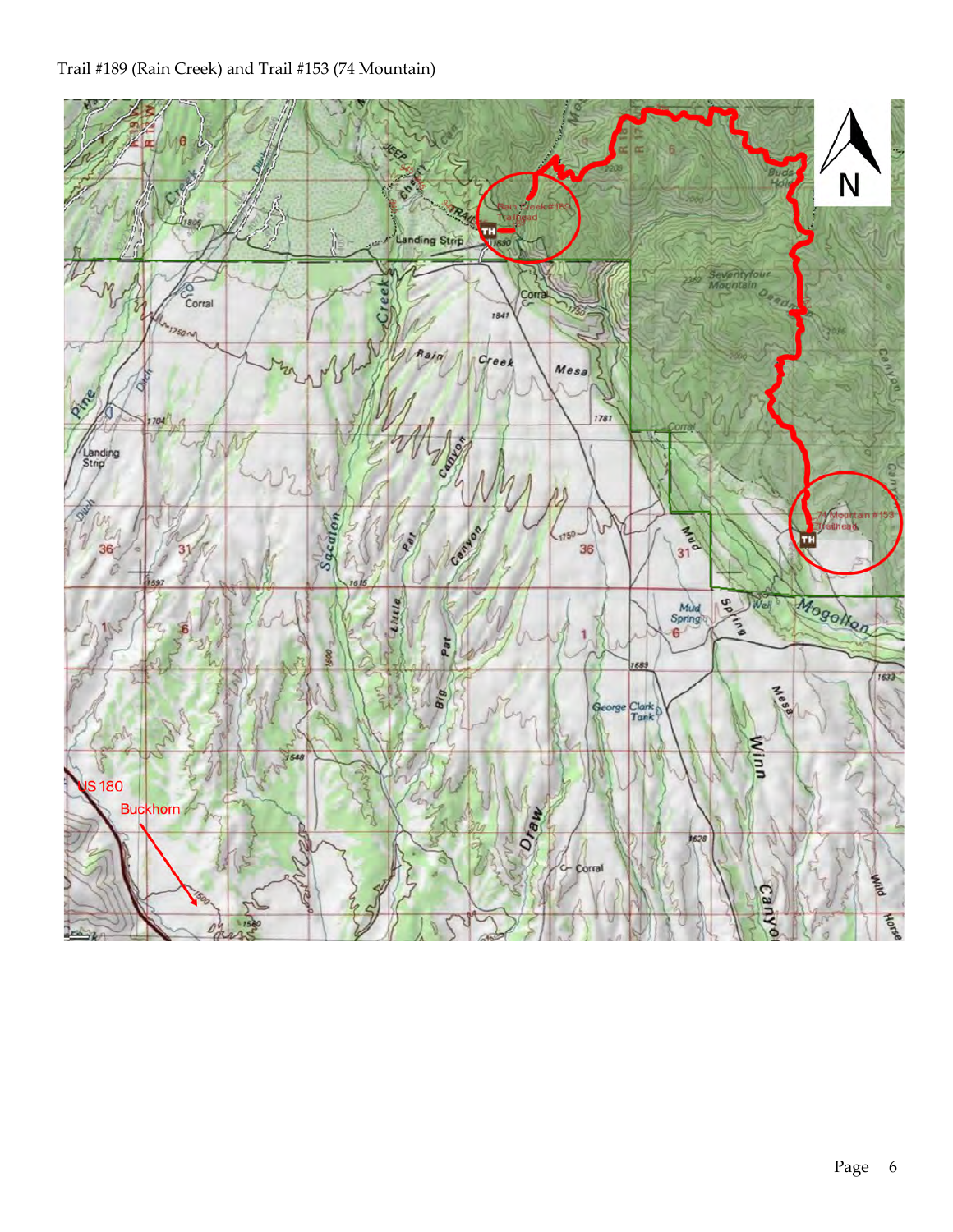## Trail #153 (74 Mountain) (a.k.a. Mogollon Creek) to Trail Canyon